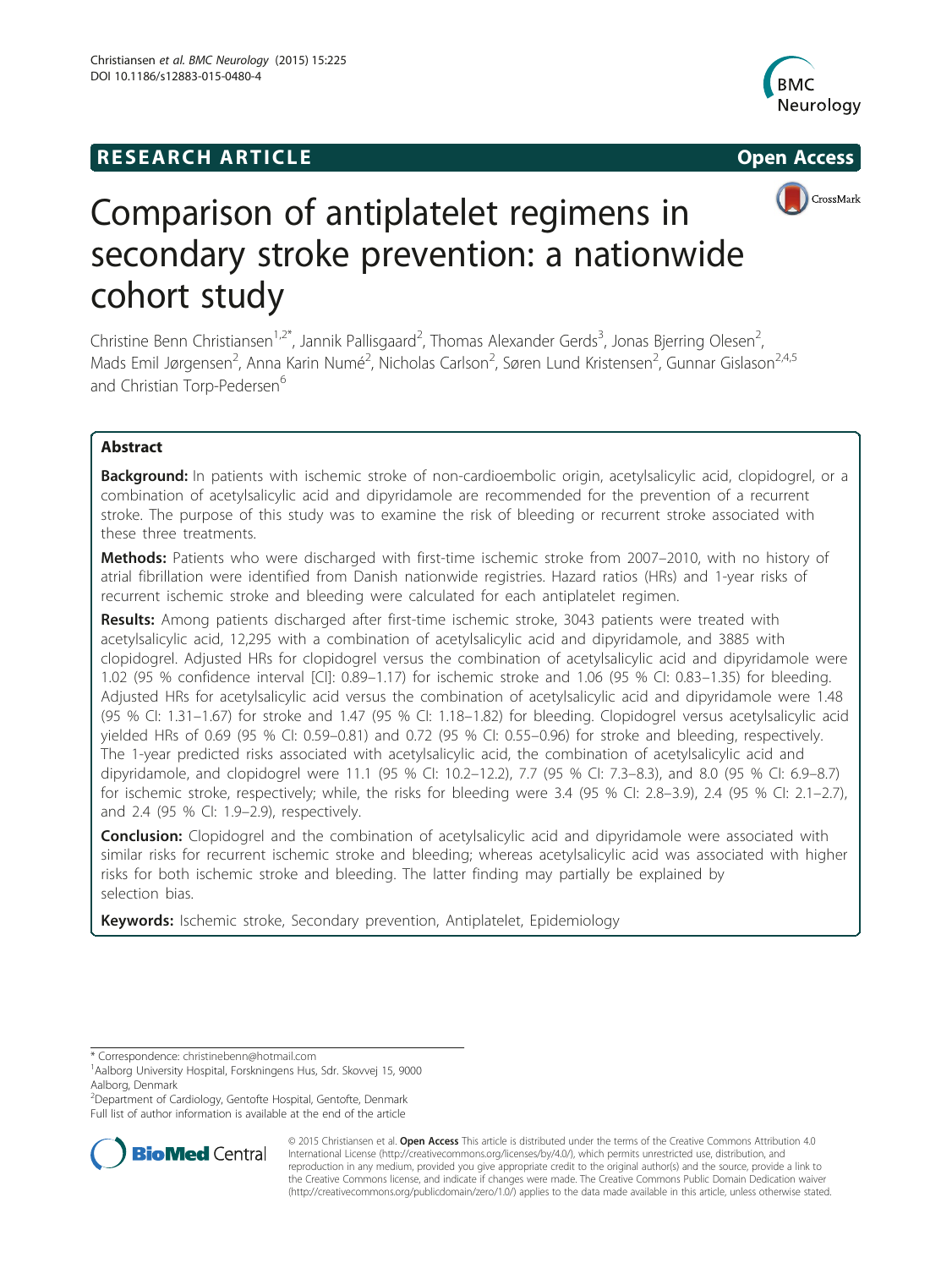# Background

After ischemic stroke or transient ischemia attack, patients are at high risk for a subsequent stroke. In the Unites States, 25 % of the 795,000 annual ischemic strokes are recurrent events [[1\]](#page-7-0) and 70–84 % of ischemic stroke are non-cardioembolic [[2](#page-7-0), [3\]](#page-7-0). International guidelines recommend antiplatelets for secondary prevention in patients with strokes of non-cardioembolic origin [\[1](#page-7-0), [4](#page-7-0)]. The recommended treatment regimens include acetylsalicylic acid, a combination of acetylsalicylic acid and dipyridamole, or clopidogrel.

Large-scale clinical randomized studies have evaluated the efficacy and safety of the recommended treatments. The combination of acetylsalicylic acid and dipyridamole was reported to be more effective than acetylsalicylic acid alone in preventing subsequent stroke, and may be associated with a decreased risk of bleeding [\[5](#page-7-0), [6](#page-7-0)]. In patients with ischemic stroke, no significant difference was found between clopidogrel and acetylsalicylic acid for the prevention of ischemic stroke/myocardial infarction (MI)/cardiovascular (CV) death [\[7](#page-7-0)]. Treatment with clopidogrel was as effective in preventing ischemic stroke as the combination of acetylsalicylic acid and dipyridamole, and was associated with a lower risk of bleeding [[8\]](#page-7-0). Since the combination of acetylsalicylic acid and dipyridamole was associated with a lower risk of recurrent stroke than acetylsalicylic acid alone and clopidogrel was not significantly different from acetylsalicylic acid, it was surprising that there was no significant difference between clopidogrel and the combination of acetylsalicylic acid and dipyridamole. This paradox may be due to differences between study designs, such as inclusion criteria and drug dosage [\[9\]](#page-7-0).

Epidemiological research in a real-world cohort can provide additional evidence of the efficacy and safety of antiplatelet regimens, and thereby help to guide future guidelines on therapy. Therefore, using data from Danish nationwide registries, we investigated the risk of recurrent stroke and bleeding in patients with ischemic stroke from January  $1<sup>st</sup>$  2007 to December 31 $<sup>st</sup>$  2010. We</sup> compared patients treated with acetylsalicylic acid, the combination of acetylsalicylic acid and dipyridamole, and clopidogrel.

# Methods

# Registries

Data were accessed and linked through encrypted identification numbers using registries in Statistics Denmark. All Danish citizens carry a unique civil registration number and the registries cover the entire Danish population. Diagnoses were found in the National Patient Register, where diagnoses from hospital discharges are registered according to the International Classification of Diseases (ICD) with ICD-8 codes from 1978 and ICD- 10 codes from 1995 [[10\]](#page-7-0). Information on medication was found in the Danish Medicinal Register, where filled prescriptions were registered since 1994 according to the Anatomical Therapeutic Chemical (ATC) Classification System [\[11\]](#page-7-0). High degree of validity for these data has been reported previously [[12](#page-7-0)]. The cause and date of death was retrieved from the Danish Register of Causes of Death [\[13](#page-7-0)].

# Study population and antiplatelet therapy

All patients discharged with first-time ischemic stroke (ICD-8: 433, 434, 436 or ICD-10: I63, I64) in the study period from January  $1^{st}$  2007-December  $31^{st}$  2010 were eligible for inclusion. Exclusion depended on the presence of the following before or up to 30 days after discharge: atrial fibrillation (ICD-8 code: 42793–42794, ICD-10: I48) at baseline or anticoagulation therapy (ATC: B01AA, B01AE07, B01AF02, B01AF01). Acetylsalicylic acid was defined by ATC-code B01AC06 or N02BA01 and clopidogrel was defined by ATC-code B01AC04. The combination of acetylsalicylic acid and dipyridamole was defined by either ATC-code B01AC30 or redeemed prescriptions for both acetylsalicylic acid and dipyridamole (ATC-code B01AC07). Patients that did not receive either acetylsalicylic acid, a combination of dipyridamole and acetylsalicylic acid, or clopidogrel at baseline were excluded. Acetylsalicylic acid may be sold as an over the counter drug in Denmark, in which case the purchase is not registered. However, prescription of the drug is required to obtain reimbursement, which enables linkage to an individual. Prescription is required for the acquisition of dipyridamole, clopidogrel, and glucose-lowering drugs.

## Comorbidities and concomitant medication

Diabetes mellitus, heart failure, and renal disease were defined as previously [\[14](#page-7-0), [15](#page-7-0)]: diabetes mellitus by the use of glucose-lowering drugs (ATC: A10) and heart failure (ICD-8: 425, 4270, 4271; ICD-10: I110, I42, I50, J819) and renal disease by diagnosis (ICD-8: 24902, 25002, 40399, 58000, 58199, 582–3, 59009, 591, 75234; ICD-10: E102, E112, E132, E142, I120, N02-8, N11-12, N14, N18-9, N26, N158-160, N162-4, N168, Q612-3, Q615, Q619). The discharge diagnosis prior to study inclusion was also used to define MI (ICD-8: 410; ICD-10: I21, I22), peripheral artery disease (ICD-8: 440; ICD-10 DI700, I702-9), chronic obstructive pulmonary disease (ICD-8: 491–2; ICD-10: J42-4), and cancer (ICD-8 140– 218 or ICD-10 codes C). Bleeding was defined as gastrointestinal bleeding (ICD-8: 53190, 53192, 53195, 53290, 53390, 53490, 53501, 56915; ICD-10: K250, K252 K254, K256, K260, K262, K264, K266, K270, K272, K274, K276, K920-2), intracranial hemorrhage, or bleeding from the urogenital or respiratory system (ICD-8: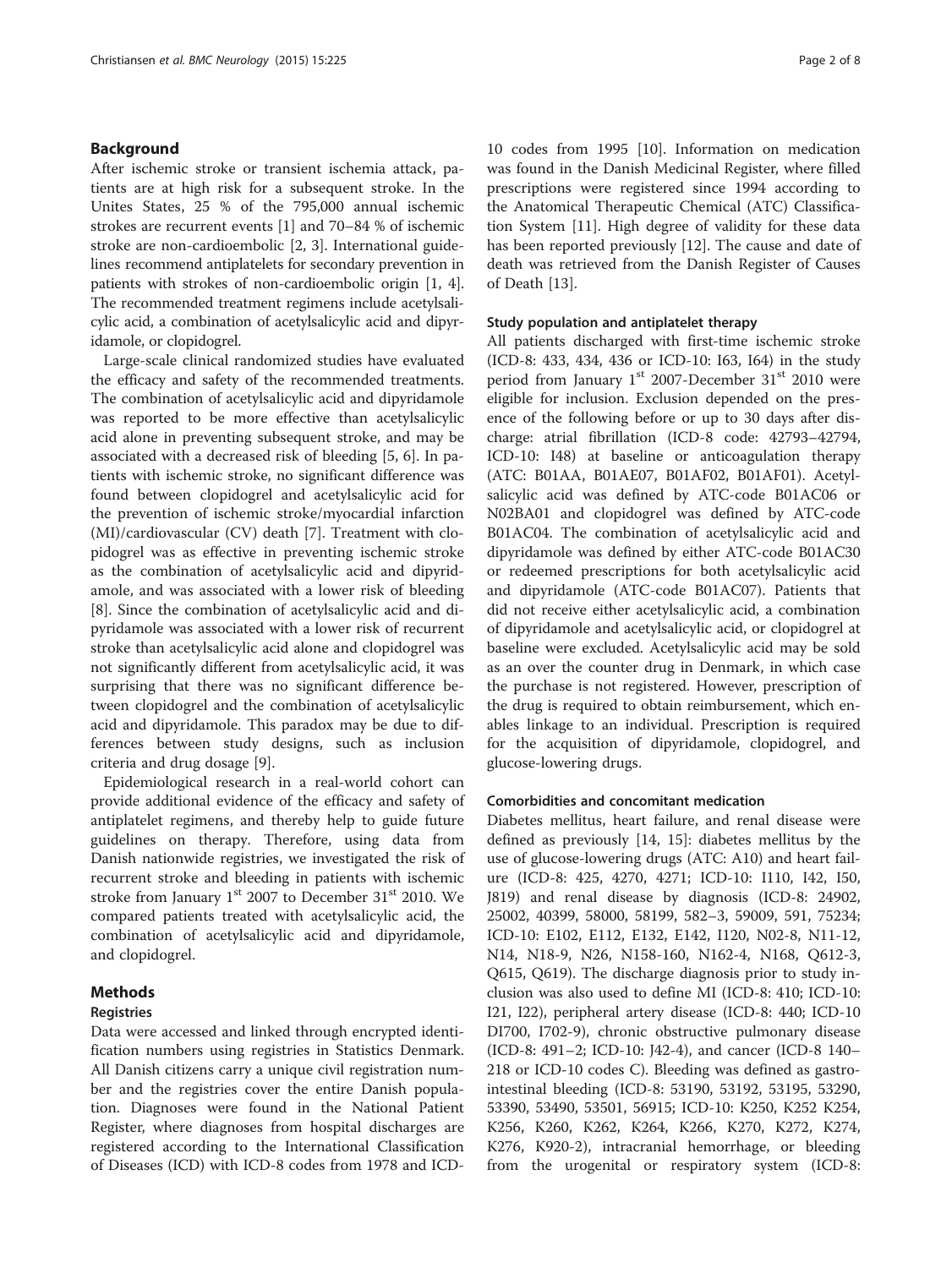28001,43008-9,43098-9, 431; ICD-10 I60-62, N02, R04, R31, I690-2, J942) as done previously [\[15\]](#page-7-0). Hypertension was defined by concomitant use of medication from at least two of the following classes of antihypertensive drugs: antiadrenergics, diuretics, vasodilators, betablockers, calcium channel blockers, and renin angiotensin converting enzyme inhibitors at baseline. This definition of hypertension has been validated and has a specificity of 94.7 % [\[14, 16](#page-7-0)].

# **Outcomes**

The following outcomes of interest were investigated: diagnoses of fatal or nonfatal ischemic stroke and fatal or nonfatal bleeding.

# Study design

All patients with first-time ischemic stroke between January  $1<sup>st</sup>$  2007 and December  $31<sup>st</sup>$  2010 were identified. Data on outcomes until December 31st 2011 were available. Patients were included if they survived the first 30 days after stroke. Follow-up commenced 30 days after discharge to allow time to redeem prescriptions, and ended when patients experienced an outcome of interest, died, emigrated, or one year after discharge, whichever came first.

# Statistical analysis

P-values for baseline characteristics were calculated with Chi-square test for categorical variables and Wilcoxon for continuous variables. HR of ischemic stroke and bleeding were calculated based on cause-specific Cox regression analyses. These analyses were adjusted for sex, age, year, prior myocardial infarction, hypertension, diabetes, peripheral artery disease, heart failure, chronic obstructive lung disease and cancer. The proportional hazard assumption was evaluated by score process tests [[17](#page-7-0)].

The absolute risks of stroke (bleeding) within 1 year were calculated by combining the cause-specific Cox regression analysis for stroke (bleeding) with a second cause-specific Cox regression analysis for the competing risks. The latter was adjusted for the confounders listed above and also included the factual treatment. We predicted a personalized absolute 1-year risk of stroke (bleeding) for each patient in counter factual data were the treatment variable was set to acetylsalicylic acid (clopidogrel, acetylsalicylic acid/dipyridamole) for all patients but keeping the factual values of all confounders. Reported were mean 1-year risks of stroke (bleeding) across all patients associated with acetylsalicylic acid (clopidogrel, acetylsalicylic acid/dipyridamole) with bootstrap confidence limits (CI) based on 200 bootstrap samples drawn with replacement from the full data. All programming and analyses were run in SAS 9.4 (SAS Institute Inc., Gary, NC, USA) and R 3.0.2. (R Core

Team (2013). R: A language and environment for statistical computing. (R Foundation for Statistical Computing, Vienna, Austria).

# Ethics

Ethical approval is not required for historical registerbased studies in Denmark The study is consistent with the Declaration of Helsinki and was approved by the Danish Data Protection Agency (ref. 2007-58-0015, local journal number GEH 2014–013, I-suite number 02731). As the civil registration numbers of the patients were encrypted, individuals could not be identified. The authors take full responsibility for the integrity of data.

# Results

# Study population

A flowchart of the study population is shown in Fig. [1](#page-3-0). Of the 42,295 patients included after a first-time ischemic stroke, 19,223 remained after exclusion of patients with atrial fibrillation, those taking oral anticoagulants, and patients not receiving any antithrombotic treatment. Of the included patients, 3043 were treated with acetylsalicylic acid, 12,295 with acetylsalicylic acid and dipyridamole, and 3885 with clopidogrel. Baseline characteristics are summarized in Table [1](#page-3-0). Patients with acetylsalicylic acid alone were older (median age 75.3 years, interquartile range [IQR, 64.4–83.7]) and less often male (47.5 %) than patients treated with the combination of acetylsalicylic acid and dipyridamole (median age 70.7 years [IQR, 61.5– 79.6], 56.5 % males) or clopidogrel (median age 68.6 years [IQR, 59.2–77.6], 49.3 % males). Patients receiving acetylsalicylic acid alone had more hypertension, renal disease, chronic obstructive pulmonary disease, and previous bleeding than patients treated with the combination of acetylsalicylic acid and dipyridamole or clopidogrel. Patients treated with the combination of acetylsalicylic acid and dipyridamole had less MIs then patients receiving acetylsalicylic acid and clopidogrel. The median follow-up time was 335 days [IQR, 335–335] for all treatment groups and the total follow-up time was 2475, 10,601, and 3364 person-years for acetylsalicylic acid, combination of acetylsalicylic acid and dipyridamole, and clopidogrel, respectively. The corresponding number of ischemic strokes was 360, 957 and 291 and the number of bleedings was 123, 286 and 92. Nine people emigrated; one person receiving clopidogrel, to receiving acetylsalicylic acid and six on combination therapy.

# Time trends in antiplatelet regimens after ischemic stroke

The proportion of patients with ischemic stroke assigned to the different antiplatelet regimens during the study period is shown in Fig. [2](#page-4-0). From 2007 to 2010, the fraction of patients that received acetylsalicylic acid and the combination of acetylsalicylic acid and dipyridamole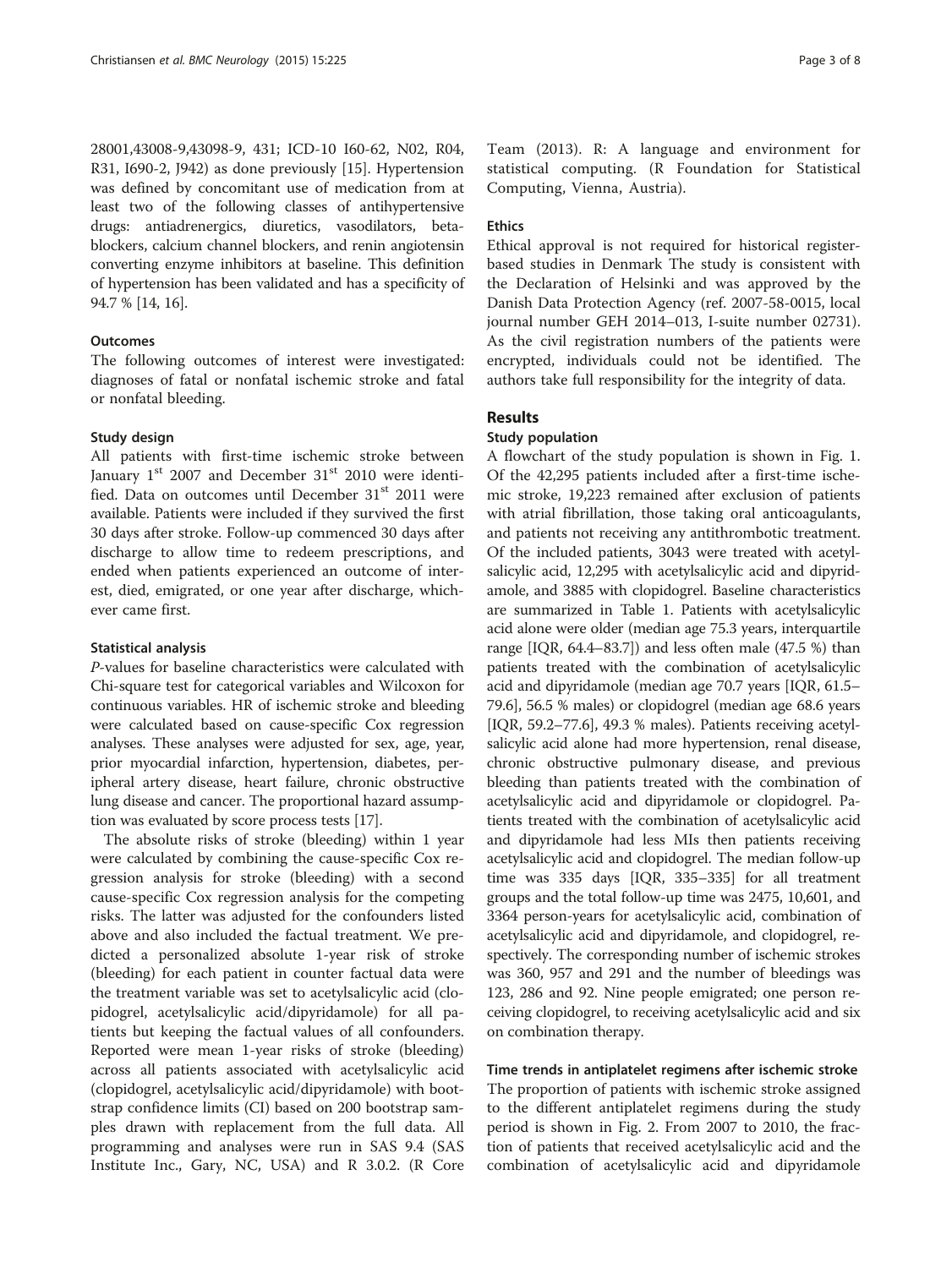<span id="page-3-0"></span>

decreased from 19 to 12 % and from 71 to 46 %, respectively; whereas, the proportion of patients that received clopidogrel increased from 10 to 41 %.

# Adherence to treatment

The adherence to the antiplatelet regimen at baseline is shown in Table [2.](#page-4-0) The proportions of patients (alive and event free) that adhered to the baseline antiplatelet

Table 1 Baseline characteristics

regimens were 86.2, 91.3, and 92.8 %/89.2 % for acetylsalicylic acid, clopidogrel, and acetylsalicylic acid/dipyridamole, respectively.

# Risk of stroke and bleeding

Adjusted HRs of ischemic stroke and bleeding are shown in Fig. [3](#page-5-0). No significant difference was found for clopidogrel versus the combination of acetylsalicylic acid and

|                                       | Acetylsalicylic acid | Acetylsalicylic acid + dipyridamole | Clopidogrel      | $p$ -value |
|---------------------------------------|----------------------|-------------------------------------|------------------|------------|
|                                       | $(n = 3043)$         | $(n = 12,295)$                      | $(n = 3885)$     |            |
| Age in years, median (IQR)            | 75.3 (64.4-83.7)     | 70.7 (61.5-79.6)                    | 68.6 (59.2-77.6) | >0.0001    |
| Men (%)                               | 47.5 %               | 56.5 %                              | 49.3 %           | >0.0001    |
| <b>Diabetes</b>                       | 380 (12.5 %)         | 1449 (11.8 %)                       | 455 (11.7 %)     | 0.5263     |
| Hypertension                          | 1316 (43.2 %)        | 4987 (40.6 %)                       | 1644 (42.3 %)    | 0.0102     |
| Myocardial infarction                 | 334 (11 %)           | 824 (6.7 %)                         | 523 (13.5 %)     | < 0.01     |
| Peripheral artery disease             | 126 (4.1 %)          | 297 (2.4 %)                         | 180 (4.6 %)      | < 0.01     |
| Heart failure                         | 222 (7.3 %)          | 496 (4 %)                           | 229 (5.9 %)      | < 0.01     |
| Cancer                                | 206 (6.8 %)          | 714 (5.8 %)                         | 245 (6.3 %)      | 0.1062     |
| Chronic obstructive pulmonary disease | 256 (8.4 %)          | 808 (6.6 %)                         | 274 (7.1 %)      | < 0.01     |
| Previous bleeding                     | 405 (13.3 %)         | 853 (6.9 %)                         | 319 (8.2 %)      | < 0.01     |
| <b>NSAIDS</b>                         | 485 (15.9 %)         | 1751 (14.2 %)                       | 600 (15.4 %)     | 0.0243     |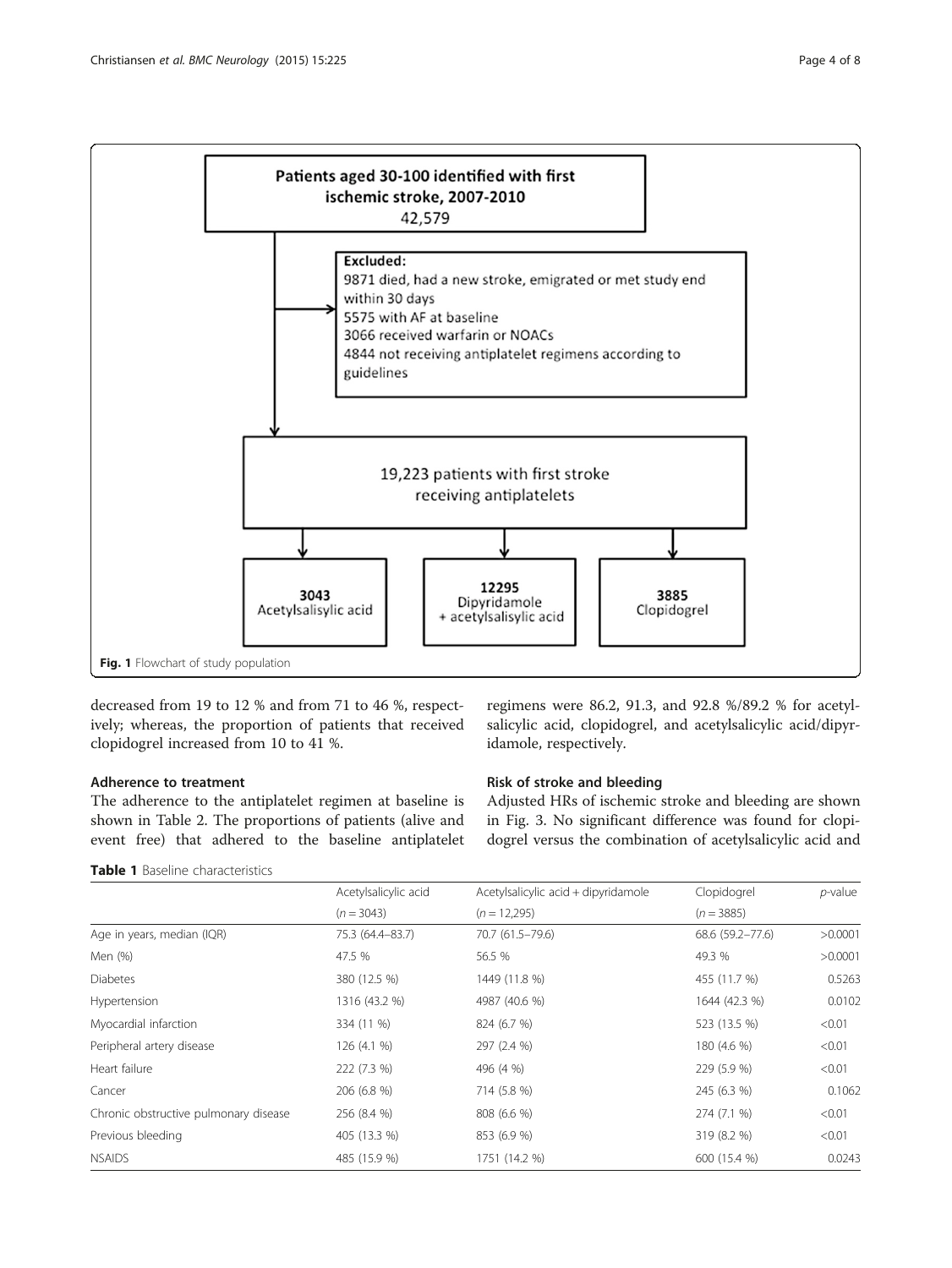<span id="page-4-0"></span>

dipyridamole for stroke (HR 1.02 [95 % CI: 0.89–1.17]) or bleeding (HR 1.06 [95 % CI: 0.83–1.35]). Acetylsalicylic acid was associated with significantly increased HRs for both endpoints when compared with the combination of acetylsalicylic acid and dipyridamole, and clopidogrel was associated with decreased HRs for ischemic stroke and bleeding when compared with acetylsalicylic acid.

Absolute risks of ischemic stroke and bleeding are shown in Table [3.](#page-5-0) These results take into account the competing risk of death for reasons other than ischemic stroke and bleeding, and are associated with settings where all patients would be treated with acetylsalicylic acid (clopidogrel, acetylsalicylic acid/dipyridamole). At 3, 6, and 12 months, the risks of ischemic stroke and bleeding were similar for clopidogrel and combination of acetylsalicylic acid and dipyridamole. The acetylsalicylic acid group had generally high risks of bleeding and ischemic stroke.

# **Discussion**

This historical register-based nationwide cohort study comprised more than 19,000 cases of first-time ischemic

stroke without atrial fibrillation and treated with antiplatelet regimens. The risks of ischemic stroke and bleeding were similar for the combination of acetylsalicylic acid and dipyridamole and for clopidogrel; whereas, acetylsalicylic acid alone was associated with higher risks of both ischemic stroke and bleeding.

# Acetylsalicylic acid versus the combination of acetylsalicylic acid and dipyridamole

The European Stroke Prevention Study 2 (ESPS 2,  $n =$ 3299 with ischemic stroke or TIA within 3 months) found that the combination of acetylsalicylic acid and dipyridamole was more efficient than acetylsalicylic acid alone in preventing strokes. On the other hand, the European/Australasian Stroke Prevention in Reversible Ischemia Trial (ESPRIT) ( $n = 2739$  patients with stroke or TIA within 6 months) did not show significant reduction in the risk of ischemic stroke or all-cause death, but did find significantly decreased risk for the combined endpoint of ischemic stroke/MI/CV death with the combination therapy [[5\]](#page-7-0). Of 1376 patients treated with the combination of acetylsalicylic acid and dipyridamole, 470

Table 2 Adherence to baseline drugs. Proportion of patients that redeemed prescriptions for each antiplatelet treatment at 6 and 12 months after first ischemic stroke

| Baseline treatment                    | Proportion of patients that redeemed a<br>prescription after 6 months of baseline drug (%) | Proportion of patients that redeemed<br>a prescription after 12 months (%) |  |
|---------------------------------------|--------------------------------------------------------------------------------------------|----------------------------------------------------------------------------|--|
| Clopidogrel                           | 91.3                                                                                       | 87.5                                                                       |  |
| Acetylsalicylic acid and dipyridamole | 92.8 (acetylsalicylic acid)                                                                | 91.7 (acetylsalicylic acid)                                                |  |
|                                       | 89.2 (dipyridamole)                                                                        | 87.3 (dipyridamole)                                                        |  |
| Acetylsalicylic acid                  | 86.0                                                                                       | 85.6                                                                       |  |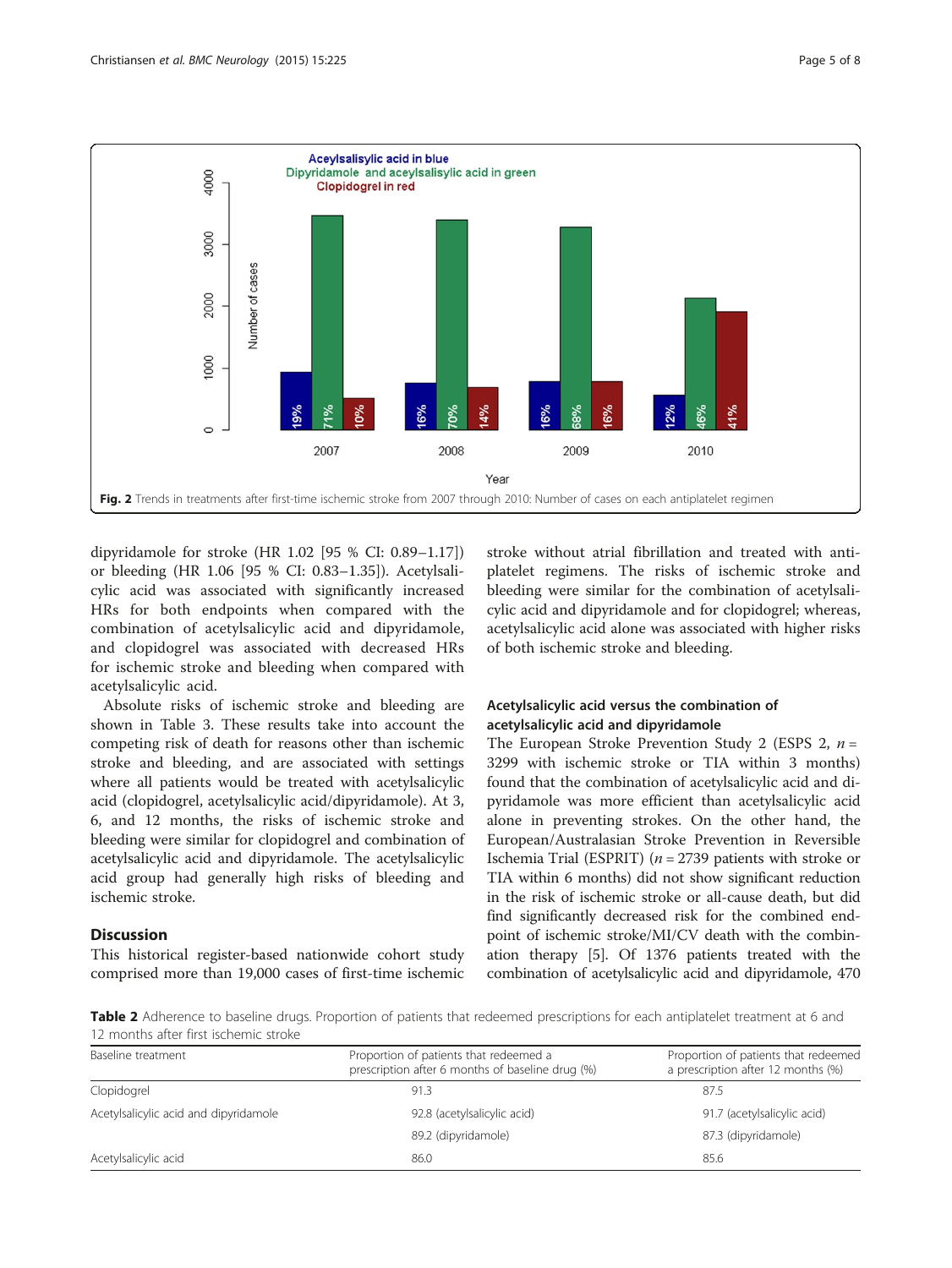<span id="page-5-0"></span>

patients discontinued treatment, compared with 184 in the acetylsalicylic acid group.

Bleeding was not an endpoint in ESPS 2, but similar proportions of bleeding were reported as adverse events in the acetylsalicylic acid and combination of acetylsalicylic acid and dipyridamole groups (135/1649 and 144/ 1650, respectively. ESPRIT reported a decreased risk of major bleeding (defined as intracranial bleeding, any fatal bleeding, or bleedings requiring hospital admission) for the combination of acetylsalicylic acid and dipyridamole in the on treatment group. The investigators explained this finding as a play of chance.

# Selection bias

In an observational study, there is a risk of confounding by indication and selection bias since the study population is not randomized at baseline. In our study the risk of other death (other than fatal stroke) was increased in the acetylsalicylic acid group compared with the combination group, which indicates a difference between the two groups. As CV death overall and not just ischemic stroke may be influenced by antiplatelet treatment, we performed a sensitivity analysis of the combined endpoint of stroke/

MI/CV death (data not shown), where "other death" did not include MI or CV death and hence should not be influenced by antiplatelet treatment. However, also here the HR of "other death" remained increased for acetylsalicylic acid even after adjusting for comorbidity. This indicates that treatment with acetylsalicylic acid was associated with factors that led to poorer outcome and that this difference was not explained by the available data on comorbidity. Hence, all results regarding acetylsalicylic acid are likely negatively biased and should be interpreted with great care.

# Clopidogrel versus acetylsalicylic acid

The Clopidogrel versus Aspirin in Patients at Risk of Ischemic Events (CAPRIE) study included patients with previous stroke, MI, or peripheral artery disease [\[7\]](#page-7-0). A significantly decreased risk of stroke/MI/CV death was reported for clopidogrel versus acetylsalicylic acid in the study population overall, but no decrease in risk was found for the sub-group analysis of patients included after ischemic stroke. In contrast to our findings, the higher risk of overall bleeding was not increased in CAPRIE. This discrepancy may be explained by selection

Table 3 Predicted 1-year risk of ischemic stroke and bleeding based on Cox regression analysis

|                                          | Risk of ischemic stroke  |                          |                           | Risk of bleeding         |                          |                           |
|------------------------------------------|--------------------------|--------------------------|---------------------------|--------------------------|--------------------------|---------------------------|
|                                          | 3 months<br>after stroke | 6 months<br>after stroke | 12 months<br>after stroke | 3 months<br>after stroke | 6 months<br>after stroke | 12 months<br>after stroke |
| Acetylsalicylic acid                     | $3.6$ [ $3.2$ ; $4.0$ ]  | $6.9$ [6.3;7.7]          | 11.1 [10.2; 12.2]         | $1.2$ [0.9; 1.4]         | $2.0$ [1.6; 2.4]         | 3.4 [2.8; 3.9]            |
| Acetylsalicylic acid<br>and dipyridamole | $2.4$ $[2.2; 2.7]$       | $4.7$ [4.4; 5.2]         | $7.7$ $[7.3; 8.3]$        | $0.8$ [0.7; 0.9]         | $1.4$ $[1.2: 1.6]$       | $2.4$ $[2.1; 2.7]$        |
| Clopidogrel                              | $2.5$ $[2.2; 2.9]$       | 4.9 $[4.3; 5.4]$         | $8.0$ [6.9; $8.7$ ]       | $0.8$ [0.6; 1.0]         | $1.4$ [1.0; 1.7]         | 2.4 [1.9; 2.9]            |

The model was adjusted for sex, age, year, prior myocardial infarction, hypertension, diabetes, peripheral artery disease, heart failure, chronic obstructive lung disease, and cancer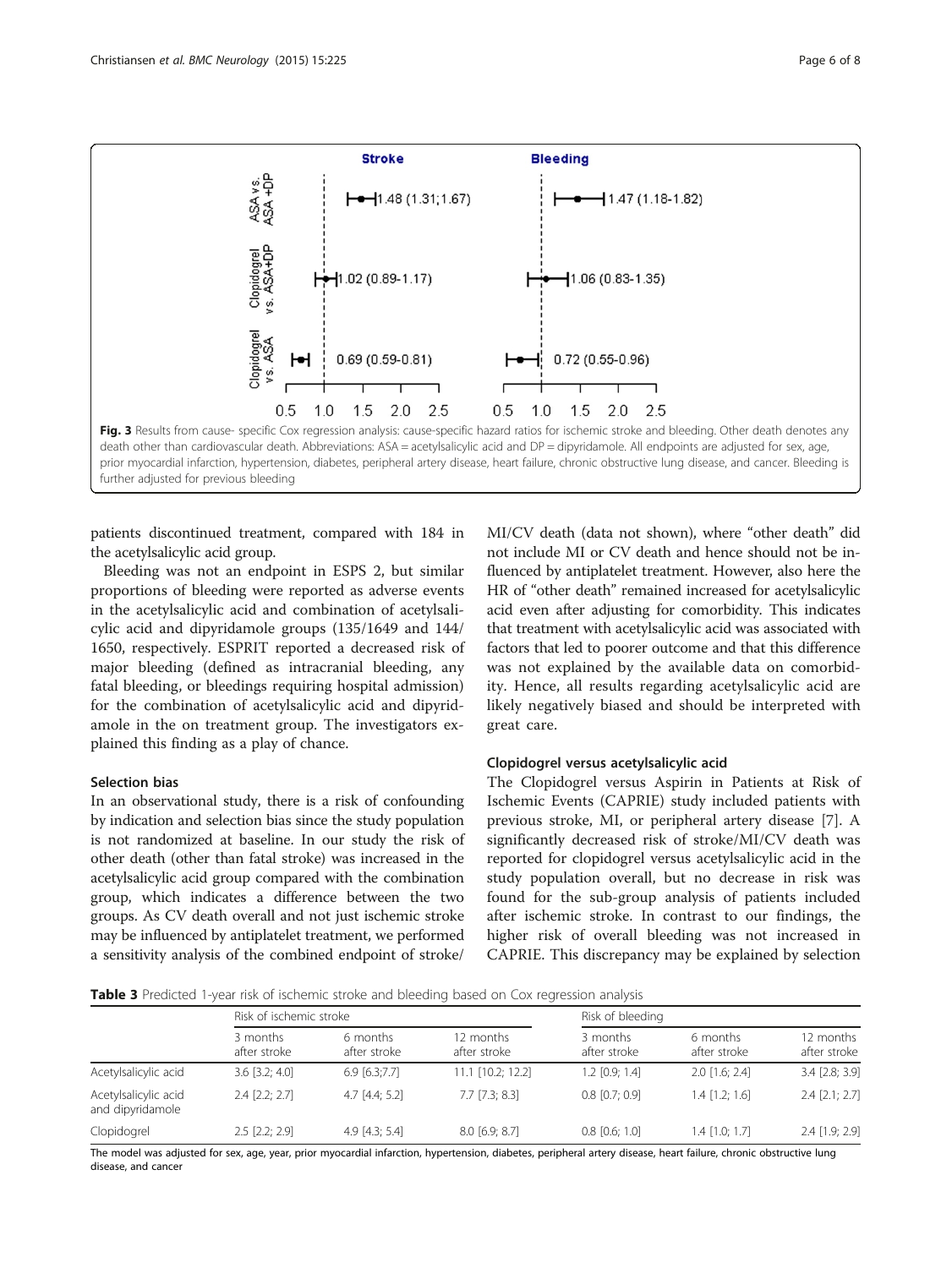bias, similar to what was described above for the combination of acetylsalicylic acid and dipyridamole versus acetylsalicylic acid.

# Clopidogrel versus acetylsalicylic acid and dipyridamole

The finding that clopidogrel is associated with a similar risk as the combination of acetylsalicylic acid and dipyridamole for ischemic stroke and the combined endpoint of stroke/MI/CV death is in accordance with results from the Prevention Regimen for Effectively avoiding Second Strokes (PRoFESS), where patients could be included up to 120 days after the qualifying stroke  $(n =$ 20,332) [[8\]](#page-7-0). PRoFESS reported no significant difference in the risk of hemorrhagic events, but did report increased risk of major bleeding (bleeding causing hospitalizations) in patients treated with the combination of acetylsalicylic acid and dipyridamole compared with clopidogrel recipients (HR 1.15 [95 % CI: 1.00–1.32]). Differences in definitions of bleeding or statistical chance may also explain the difference in results. The network meta-analysis of ESPS2, ESPRIT, CAPRIE, and PRoFESS addressed the apparant paradox of clopidogrel being equal to the combination of acetylsalicylic acid and dipyridamole as well as to acetylsalicylic acid, when the combination of acetylsalicylic acid and dipyridamole was superior to acetylsalicylic acid alone. The analysis concluded that the risk of recurrence stroke was not significantly different between the three antiplatelet regimens [[9\]](#page-7-0).

## Strengths and limitations

The study was a register-based observational study with built-in limitations that should be acknowledged. Due to the risk of selection bias, the most important limitation is that we do not have any data explaining the choice of antiplatelets, such as intolerance. Another important limitation is that we did not have access to data on stroke or bleeding severity. Minor bleedings remained unidentified in case they did not cause admissions to hospital. Minor bleedings remained unidentified in case they did not cause admissions to hospital. If the unregistered bleedings were equally distributed between treatment groups, the actual relative difference would be smaller, while the absolute difference would not be affected. In addition, we did not have data on the smoking status, body mass index, exercise, dosage of acetylsalicylic acid, or the diagnoses registered by general practitioners, and this may influence the results. The strengths include the size of the study with the advantage that data on hospitalizations and medication for the entire Danish population were available. The registration of the diagnosis of stroke has a high sensitivity and specificity [[18](#page-7-0)].

## Generalizability

This study is representative for the Danish population and results may plausibly apply to similar Western European countries. In other populations with different ages, ethnicities, socioeconomic and lifestyle factors, the stroke etiology may differ, which may affect the impact of antiplatelet therapy.

## Implications and further studies

Our results indicate that clopidogrel or the combination of acetylsalicylic acid and dipyridamole are equal alternatives for the prevention of recurrent stroke in patients with ischemic stroke. As noted, due to the risk of selection bias, the results regarding acetylsalicylic acid should be interpreted with care.

# Conclusion

In this nationwide study comprising more than 19,000 patients with ischemic stroke, the proportion of patients with first time ischemic stroke that received clopidogrel increased during the study period from 2007–2010. The risk of secondary ischemic stroke as well as the risk of bleeding were similar for treatment with clopidogrel and the combination of acetylsalicylic acid and dipyridamole. Treatment with acetylsalicylic acid alone was associated with worse outcomes, but was not comparable to the other groups due to risk of bias.

#### Competing interests

No conflicting relationship exists for any author.

## Authors' contributions

All authors: critical revision of the manuscript, final approval of the document to be published, and agreement to be accountable for all aspects of the work in ensuring that questions related to the accuracy or integrity of any part of the work are appropriately investigated and resolved. CC: data collection, study design, interpretation of data, drafting of the manuscript and figures; TAG: study design, statistical analyses, and interpretation; JP and JBO: study design, data collection, and interpretation; NC, SLK, MEJ, AKN, and GG: data interpretation; CTP: study design, co-writing the manuscript, and revision of figures.

### Acknowledgements

CC received a grant from The Danish Heart Foundation. The Danish Heart Foundation was not involved in the design, data collection, interpretation of data, the writing of the manuscript, or in the decision to submit the manuscript for publication.

GG received a grant and personal fees from AstraZeneca, grants from Bristol Meyers Squibb, and grants and personal fees from Pfizer and was also supported by an unrestricted clinical research scholarship from the Novo Nordisk Foundation. JBO has received speaker fees from Bristol-Myers Squibb and Boehringer Ingelheim and funding for research from the Lundbeck Foundation, Bristol-Myers Squibb, and The Capital Region of Denmark, Foundation for Health Research. CTP received grants from Pfizer, MSD, Sanofi, and Cardiome. AKN received a research grant from Helsefonden. JP has been supported by an unrestricted research grant from Boehringer-Ingelheim. MEJ, SLK and TAG report no funding related to this study. NC received a grant from the Danish Heart foundation unrelated to this study. None of the funding bodies played any role in the collection, analysis, or interpretation of data; in the writing of the manuscript; or the decision to submit the manuscript for publication.